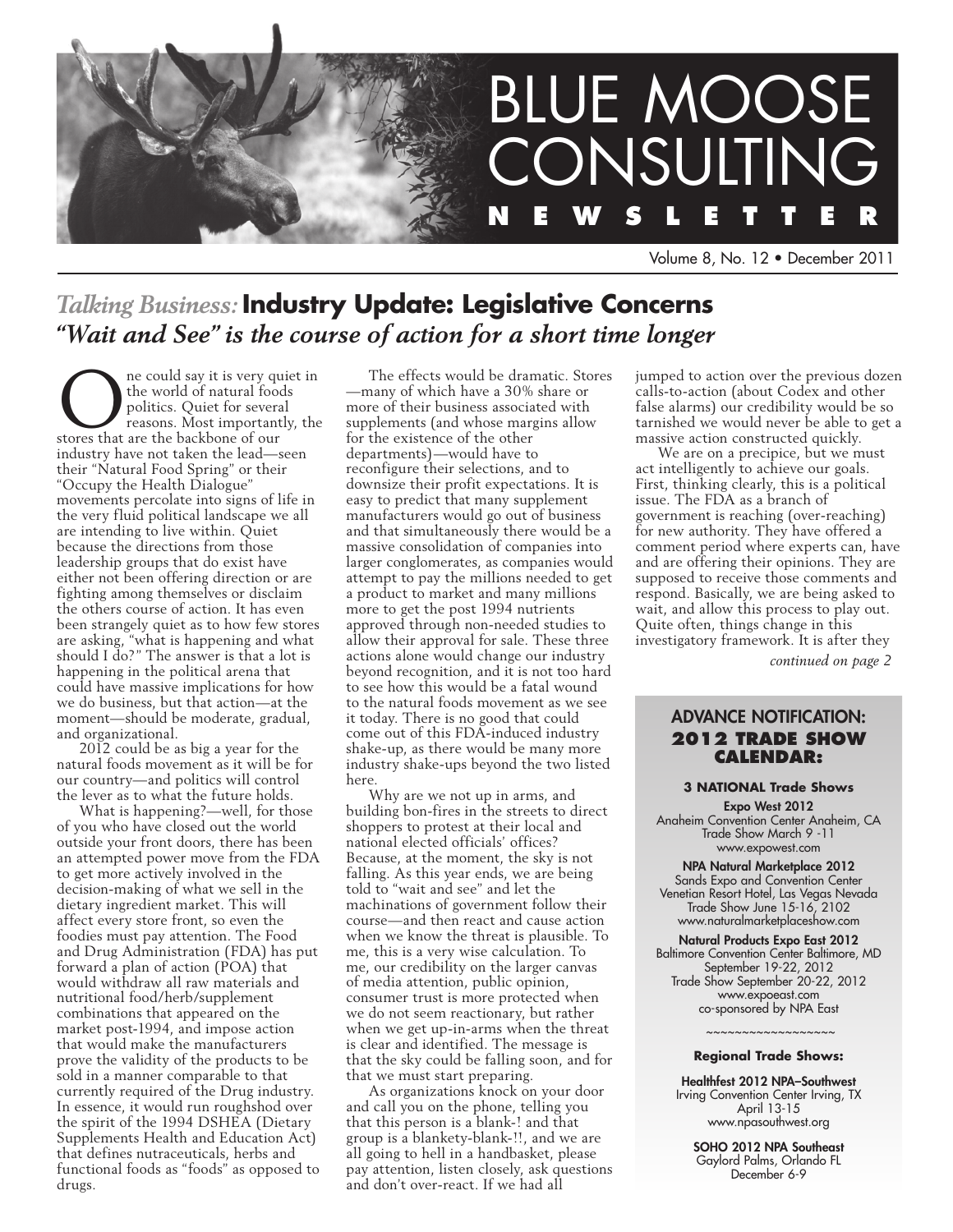#### **Industry Update** *continued from page 1*

respond to the comment period that we should as an industry decide what needs to be done.

The FDA cannot start acting on its own. It must go to Congress to get approval for its ventures and to get funding. Here is where the tactics get more delicate. Here is where we are being asked to allow our friends in Congress to express our views from their positions of authority (here is where it becomes most clear that we need more friends in Congress!). Basically, either the FDA will temper its power-grab or it will move forward with the request for authority to implement: that is the time should it occur that we have to be ready to act.

All of this has gone on—major developments—as most of you took care of the Summer and Fall and prepared for Winter; much of the backroom discussion transpired as you had Thanksgiving dinner. Many calculations and arguments are already concluded, and we do not know our fate. And, by my calculations, over 75% of our market has remained unaware, uninterested and uninvolved.

# **What to do?**

For now, my advice is to speak with your local associates, and to put yourself and your business on the radar screen of the local Congresspeople and their staffs. (No need for aggressive letters and thinly veiled election threats now). We are probably viewed as a weak adversary in the hallways of power, and our disorganization and lack of presence can only fuel that assertion. Your time is better spent right now in alerting your local community players, activists, do-ers that this is going on and that they should stay tuned: you may be recruiting them for swift action very soon. This is the smart way of preparation: this is what needs to be done now.

It is the opinion of many who know the workings of Washington, DC that negative rabble-rousing right now at this delicate time may be counter-productive. This messages comes not from our industry-representatives or some consortium of insiders, but rather from the people who would be our most important defenders themselves. They say: give us a chance to diffuse this before it even sees the light of day. My faith is in this request.

In 1993-94, our industry was asked to act and the populace spoke. It is said it was the largest letter writing campaign

### **Himalaya Herbal Healthcare's New LEED® Gold-Certified Eco-Friendly Headquarters in Sugar Land, Texas**

**Himalaya Herbal Healthcare** is a global leader in the manufacturing of herbal supplements and pure personal care products. They have also been focused this year on building a new LEED® Gold Certified, eco-friendly facility on seven acres in Sugar Land, Texas, to house their North American administrative, marketing and sales offices, warehouse and distribution center, as well as customer service and training and education departments.

Nabeel Manal, Himalaya CEO was on hand at the ground breaking earlier this year to say, "For 81 years, our company has shown aggressive growth worldwide and the U.S. has been a strong part of that evolution for the past 16 years. We've outgrown our present Houston location to the point of having to rent remote warehouse space, so, in looking at the next step in putting down roots for our company and our families, we decided Sugar Land was the perfect spot for building our new business complex."

The new Himalaya business campus will include a teaching organic herb garden with over 35 different plant species, a meditation labyrinth, and employee amenities such as a gym, meditation room and outdoor dining area with a barbeque for employee cookouts. Himalaya looks forward to creating opportunities to have onsite training and education programs, which will be extended to their retail customers.

The landscaping and final interior touches are happening now, and Himalaya team will be moving into their new facility before January 1, 2012.

# **In the News**

#### **NEW HUMAN CLINICAL STUDY SUPPORTS USE OF GLISODIN**®  **IN SPORTS**

A new human clinical study using, GliSODin® was published in *The International Journal of Sport Nutrition and Exercise Metabolism* demonstrating positive effects on selected inflammatory markers in a 2,000 meter rowing ergometer test. "The present trial confirms the findings of<br>previous studies demonstrating the benefits of GliSODin® for lessening inflammation resulting from strenuous exercise. The C-reactive protein level differences between GliSODin® protected subjects and the placebo group were quite remarkable, with CRP being an important measure of muscle inflammation. The higher levels of SOD, after strenuous exercise in the dosed group, is a positive measure of broad human health," reported Francois Vix, President of Isocell. (Fr)

**Bluebonnet** GliSODin® Vegetarian S.O.D. is available in 100 mg and 250 mg Vcaps and is a main ingredient in the **Oxylent** effervescent energizing multiples (20 mg).



on any issue since the Civil War (sounds good but I have not met the researcher or the historian yet!). Our heroes in that battle were Senators Orin Hatch and Tom Harkin. Both these gentlemen are still in our corner, and both are very influential in the final arbiter of this battle, the Senate. We have had no calls to action from these generals—and to me, everyone else is speaking out of line.

Recently, the NPA—our industry trade association and advocacy leaders reported in their legislative update emails (11/02/11—are you part of the organization and receiving these?)—that legislation presented by Sen. Durbin that would have been detrimental to our industry did not make it onto this session's latest spending bill. We are also being asked to remain vigilant, and to continue a respectful but active grassroots movement of letter-writing against another Durbin bill (the Dietary Supplements Labeling Act—DSLA, S. 1310). Advocacy is occurring.

I chuckle. First, that so few people pay attention to the machinations in the legislative world that could cripple our commerce, and then how people raise their heads and act inappropriately when wisdom would have dictated that they be involved and pro-active all along. And, I chuckle when we casually say that we will re-create another monumental letter-writing campaign immediately if we need to if another major battle *continued on page 6*

#### **In the News**

**Bluebonnet Nutrition still the only company with a Nucleotide complex**

**Bluebonnet Nutrition** was the first nutritional supplement line in North America to launch standardized amounts of nucleotides, nucleosides and nucleic acids, the necessary backbone structures for RNA, DNA and ATP in their Nucleotide Complex 300 mg Vcaps in 2005. Nucleotides are understood to help support gut, liver and immune health as well as maintain lean muscle and sustain the body's energy production.

Nucleotides are small weight biomolecules that consist of a phosphate group, a sugar (ribose) and a nucleic acid base (adenosine, cytosine, guanine and thymine). They make up the units of RNA (required for building protein) and DNA (required for growth and cell division). Additionally, the nucleic acid, adenosine, is part of the energy molecule, adenosine triphosphate (ATP), which serves as the primary fuel for all cellular processes. Nucleotides are the building blocks of life! Human milk contains 2-5% nucleotides, and the addition of nucleotides to infant formulas has been instrumental in enhancing the growth of babies who were significantly below their required weight based upon gestational age.

Nucleotide Complex 500 mg Vcaps (#1262, 1264)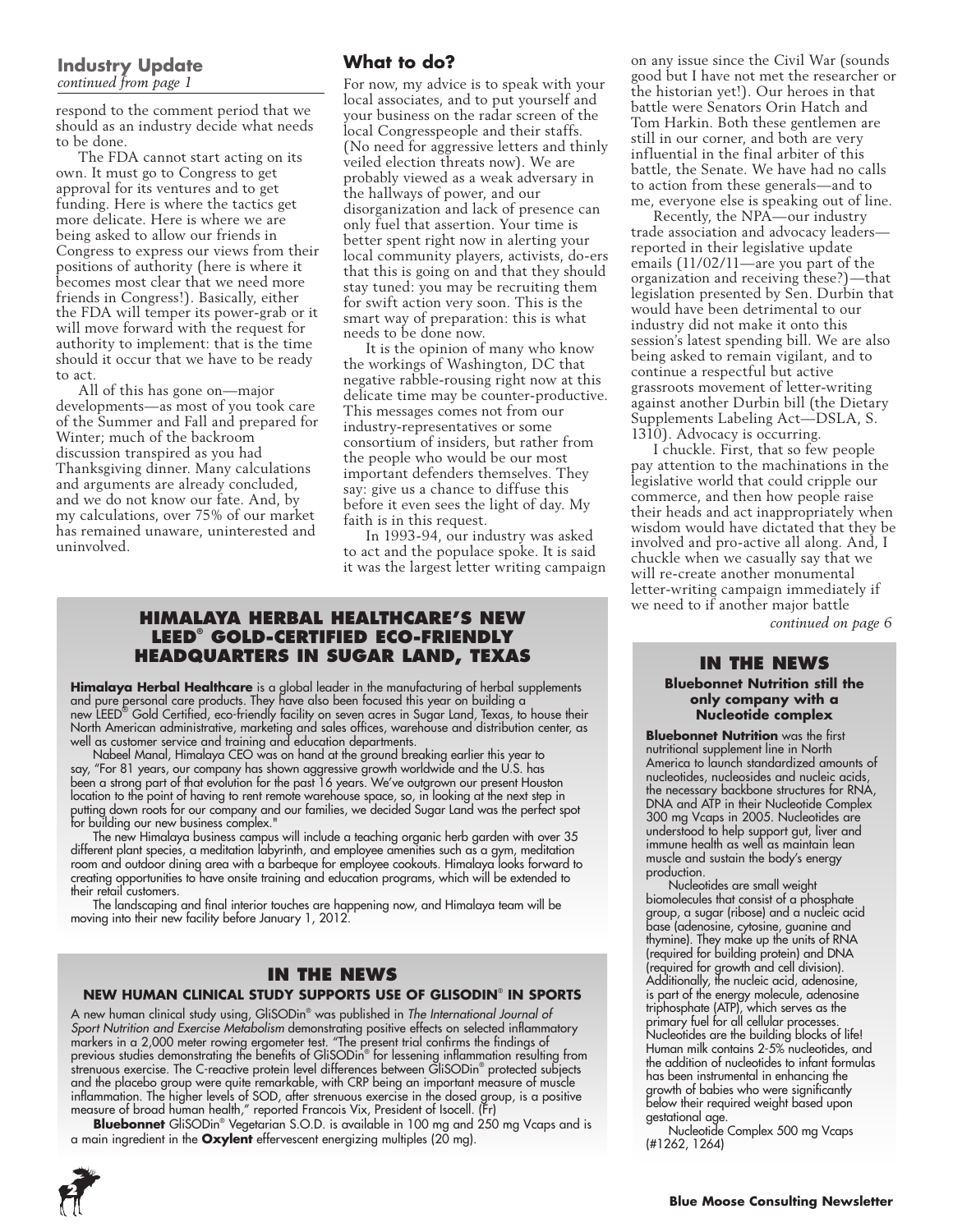

# *Because Stress Happens* **December Monthly Promotion 20% OFF**

minimum 3 each SKU **Ashwagandha Eleuthro liquid extract Eleuthro Glycerite Schisandra liquid extract Stress Manager™ Compound** *NEW!*

Stress Manager™ - Adaptogen Compound: Eleuthro root, Reishi fruiting body, Holy Basil leaf, Rhodiola root & Schisandra berry

Herb Pharm-Quality herbs: produced with responsible social and environmental polices, meticulous attention to detail and ethical business practices.

Ashwagandha: Certified Organically-grown whole roots, hand-harvested in the autumn and carefully shade-dried

Eleuthro: *Custom Wildcrafted*™ roots grown in their native habitat. Twice as concentrated, 2:1, as the official Eleuthro extract made according to the Russian pharmacopoeia

Schisandra: Certified-Organically grown, carefully dried "1st Quality" grade berry

Not represented by BMC in NJ Not represented by BMC in NJ, SC Not represented by BMC in NJ, SC



# *December Care Promotion* **15% OFF no minimums**

# **Blood Sugar & Weight Management**

GlucoCare® 90 + 180 Vcaps® LeanCare® 120 + 240 Vcaps® USDA-certified Bitter Melon caplets USDA-certified Garcinia 60 caplets'

# ~~~~~~~~~~ **Skin Care**

Nourishing Night Cream Nourishing Face Moisturizing Lotion Exfoliating Walnut & Wood Apple Face Scrub Neem & Turmeric Face Wash Hydrating Face Wash Invigorating Face Wash Soothing Lotus Flower LipCare

**81 years, 82 countries 1214 published clinical trials on Himalaya products researching nature • enriching life • since 1930 SOHO Booth #405-406**



As our 20th anniversary comes to a close, we'd like to thank you by offering our Top-20 products at **20% off** in December. **20 for 20 Bluebonnet December Promotion**

**20% OFF the following items** Super Earth® Multinutrient Formula iron-free caplets 45 - #102; 90 - #104; 180 - #106 Super Earth® Multinutrient Formula (with iron) caplets 45 - #107; 90 - #108; 180 - #109 Super Earth® Rainforest Animalz® Multiple Chewables – Cherry 90 - #184; 180 - #185 Super Earth® Rainforest Animalz® Multiple Chewables – Grape 90 - #186; 180 - #187 Super Earth® Rainforest Animalz® Multiple Chewables – Orange 90 - #188; 180 - #189 Super Earth® Rainforest Animalz® Multiple Chewables – Assorted 90 - #190; 180 - #191 Vitamin D3 (lanolin) 1000 IU Vcaps 90 - #311; 180 - #313 Liquid Vitamin D3 Drops 2000 IU 1 fl oz #376 B-Complex 100 mg Vcaps - 50 - #416 ; 100 - #418 EarthSweet® Methylcobalamin B-12 1000 mcg chewables – raspberry 60 - #441 C-1000 mg PLUS Bioflavonoids Caplets 90 - #528 ; 180 - #530 Vitamin E 400 IU mixed softgels 50 - #616 ; 100 - #618; 250 - #619 **Liquid Cal-Mag Citrate 16 oz**; Blueberry - #686; Orange - #690; Strawberry - #692 Cal-Mag Citrate Plus Vitamin D3 caplets 90 - #715; 180 - #717 Magnesium Citrate caplets 60 -#729; 180 - #731 Cellular Active™ CoQ10 Ubiquinol 100 mg softgels 30 - #792; 60 - #793 Probiotic Acidophilus Plus FOS Vcaps 50 - #910 ; 100 - #912; 250 - #914 Omega-3 Salmon Oil softgels 90 - #952 ; 180 - #953 CholesteRice® Vcaps 60 - #1131 ; 90 - #1132 Standardized Turmeric root extract Vcaps 60 - #1394 ; 120 - #1395

~~~~~~~~~~~~~~~~~~~~~ **CholesteRice**® is a blend of red yeast rice, plant sterols, pantethine, natural transisomer coenzyme Q-10 and sugar cane wax-derived policosanol

~~~~~~~~~~~~~~~~~~~~~ *Award-winning!* The wildly popular Super Earth® Rainforest Animalz® Whole Foods Based Children's Multiples have been chosen **Best of Supplements Award in 2011** for *Better Nutrition* magazine:

www.betternutrition.com/best-of-supplements-2011/features/featurearticles/1136

**SOHO Booth #701-800**



# *December Promotions:* **20% OFF\*** *Vitamin D sales increase in Winter months*

| Arctic Cod Liver Oil-D™ Lemon<br>Arctic Cod Liver Oil-D™ Orange<br>Complete Omega™ 3, 6,9 w/D<br>Vitamin D3 in Organic Olive Oil<br>Arctic Cod Liver Oil™ - Lemon | 16 oz<br>8 oz<br>120 ct<br>120 ct<br>8 <sub>oz</sub> | 58781<br>54783<br>2778<br>1600<br>58785 |
|-------------------------------------------------------------------------------------------------------------------------------------------------------------------|------------------------------------------------------|-----------------------------------------|
| Complete Omega™ 3, 6, 9                                                                                                                                           | 16 oz                                                | 2774                                    |
| Ultimate Omega™ Fish Gels                                                                                                                                         | 60ct                                                 | 1797                                    |
| Omega 3, 6, 9 Jr. <sup>™</sup>                                                                                                                                    | 4 oz                                                 | 1776                                    |
| Omega Joint™                                                                                                                                                      | 120 ct                                               | 1600                                    |
| Omega-3 Effervescent™                                                                                                                                             | 7 ct                                                 | 1900                                    |
| Omega-3 Effervescent™                                                                                                                                             | 21ct                                                 | 1910                                    |

\*promotion through the 23rd of December

~~~~~~~~~~~~~~~~~~ *The Omega Effervescent*™ has been repackaged in

single-serving stick packs

**Nordic Naturals makes taking your Omega-3s easier.**  This innovative powder mixes with water for a delicious orangeflavored beverage. Winner of the Best of Supplements Award 2011 from *Better Nutrition* magazine. Faster absorption, great taste and remarkable convenience. ~~~~~~~~~~~~~~~~~~

**End-of year Celebration Special on 48-piece Floor Displays** Ask your BMC Rep for details on this unusually excellent sale through December 31st, Mix & Match product selection

### **SOHO Booth #901**

Not represented by BMC in NJ, SC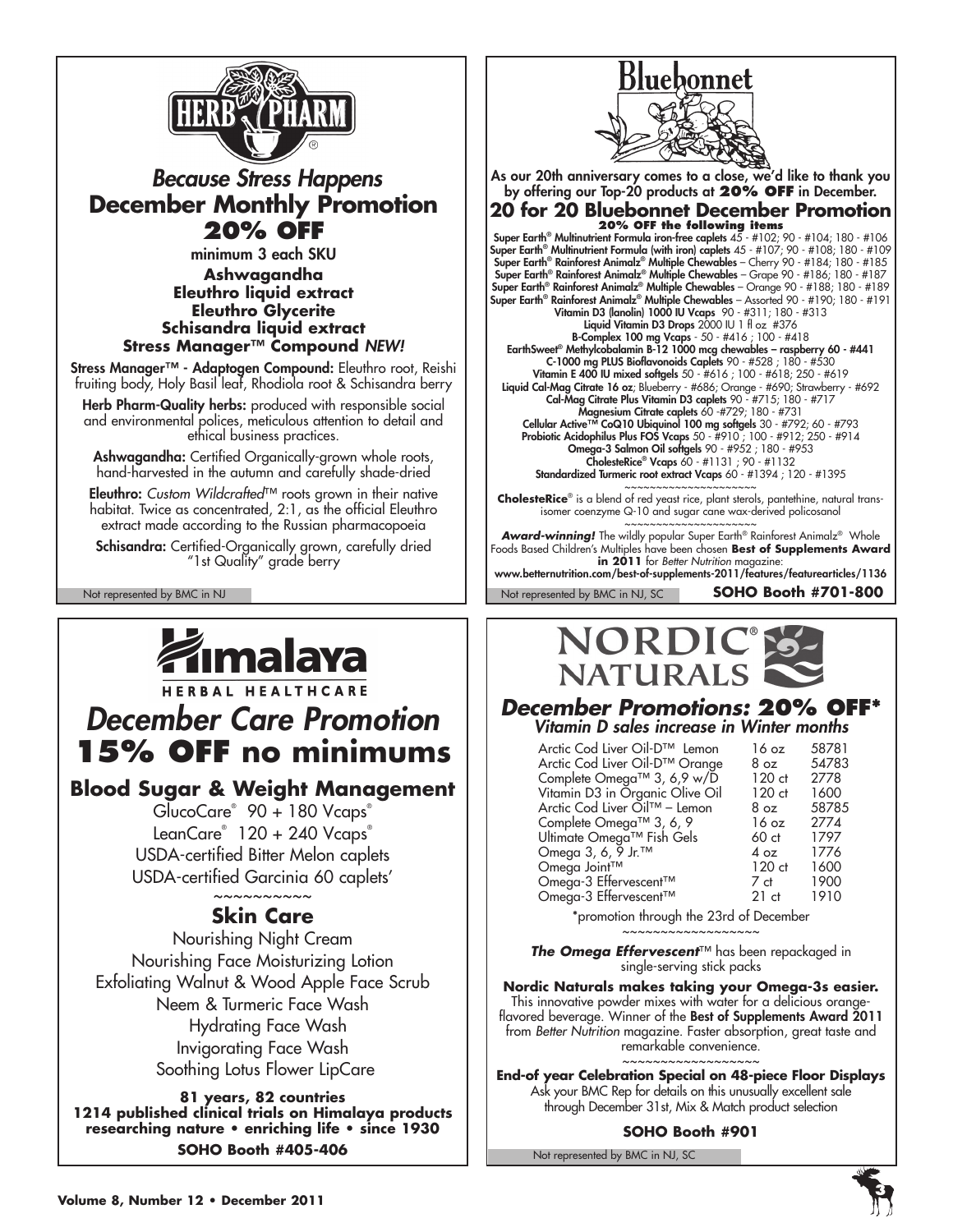

# *Stock it, Promote it, Sell it* **JuvoSlim**®  **Natural Raw Meal Whole Food 21.2 oz**

**15% off December & January** mention BMC discount minimum 3 ea.

JuvoSlim® provides a natural raw meal with Garcinia cambogia (HCA), Green tea, Hibiscus flower extract and pink colored anthocyanidins-rich fruits and vegetables including: pomegranate, beet, apple, tomato, goji, carrot, strawberry and lots of berries. 7.2 grams per serving of fiber.

Free of preservatives, gluten, soy, soy protein, whey, yeast, dairy, artificial colors and sweeteners

Reclaim a New Healthier and Slimmer Body Size



# *Nothing to sniffle about*

Best-selling Olbas Inhalers… make perfect "Stocking Stuffers!"

# **Buy 12 get 3 Free!**

Direct orders: Regularly \$53.55 – Your cost \$42.84.

Free Shipping. No Minimum. Retail Value -\$82.50

*(mention BMC December promotion for deal)*

# **Profit from the Law of Abundance!**

You are always running out, so buy a season's supply now!

*Rapid Action! The POWER to Breathe!!* Olbas aromatic vapors provide a pleasant cooling sensation to dry, inflamed nasal passages due to colds, allergies, hay fever, low humidity + other nasal irritations.



 *December Travel Support Special*

# **15% OFF Aloe Gold Tabs 30s + 90s**

*Supporting Digestion and Optimum Health*

Aloe Gold whole leaf aloe vera tablets are processed with a precise, low-temperature dehydration method—never spray-dried. This method ensures Aloe Gold tablets are more therapeutic than any other dried aloe product, maintaining valuable polysaccharide chains shown to offer immune system support. Quality equal to Aloe Life fresh liquid juices, including the yellow sap anthraquinones. 3 tablets = 1 oz fresh liquid juice.

*Aloe Life*® *, since 1991*

wellinhand **ACTION REMEDIES Topically Applied Herbal Answers** *Treats are on their Way* never underestimate the power of **Velvet Vixen Bath** *Crystal Comfort Seaweed bath* 20 oz Daringly Soft Softer than Ever! Raspberry Vanilla Bath Salts Soften your skin as it relaxes your mind! *December Promotion* **10% off Velvet Vixen**

*direct orders only*

# Dr. Ohhira's Probiotics Got Probiotics? Beneficial Bacteria and 'Sister Minerals' Support Calcium Uptake

Without a healthy probiotic population in the gut and the presence of other bone-building cofactors, calcium can pass right through undigested. Or, even worse, excess calcium turns into unhealthy deposits in soft tissue and arteries.

 There are simple dietary adjustments that can alter the body's internal chemistry in favor of building strong bones. A recent Japanese study found that when women ages 48+ took a Japanese probiotic supplement for at least eight weeks, their bone

density was 36 % higher when compared to those who didn't take the supplement.

 "Scientists suspect that probiotics help the body properly digest calcium. The friendly bacteria also manufacture some of the vitamin cofactors needed for bone-building including B6, B12, K,

and folic acid. The specific supplement tested in the study was a

bit unusual. Derived from a fermented vegetable blend, it is actually a whole food that contains probiotics, prebiotics (substances that feed

probiotics), and organic acids. Scientists have noted that it is important to provide both pro- and pre-biotic components for the GI tract to enhance calcium uptake.

 **Dr. Ohhira's Probiotics: essential nutrtion** *If you are a fan of superlative probiotics, support us on our Facebook page, which is Dr. Ohhira's Probiotics*

**SOHO Booth #1005**



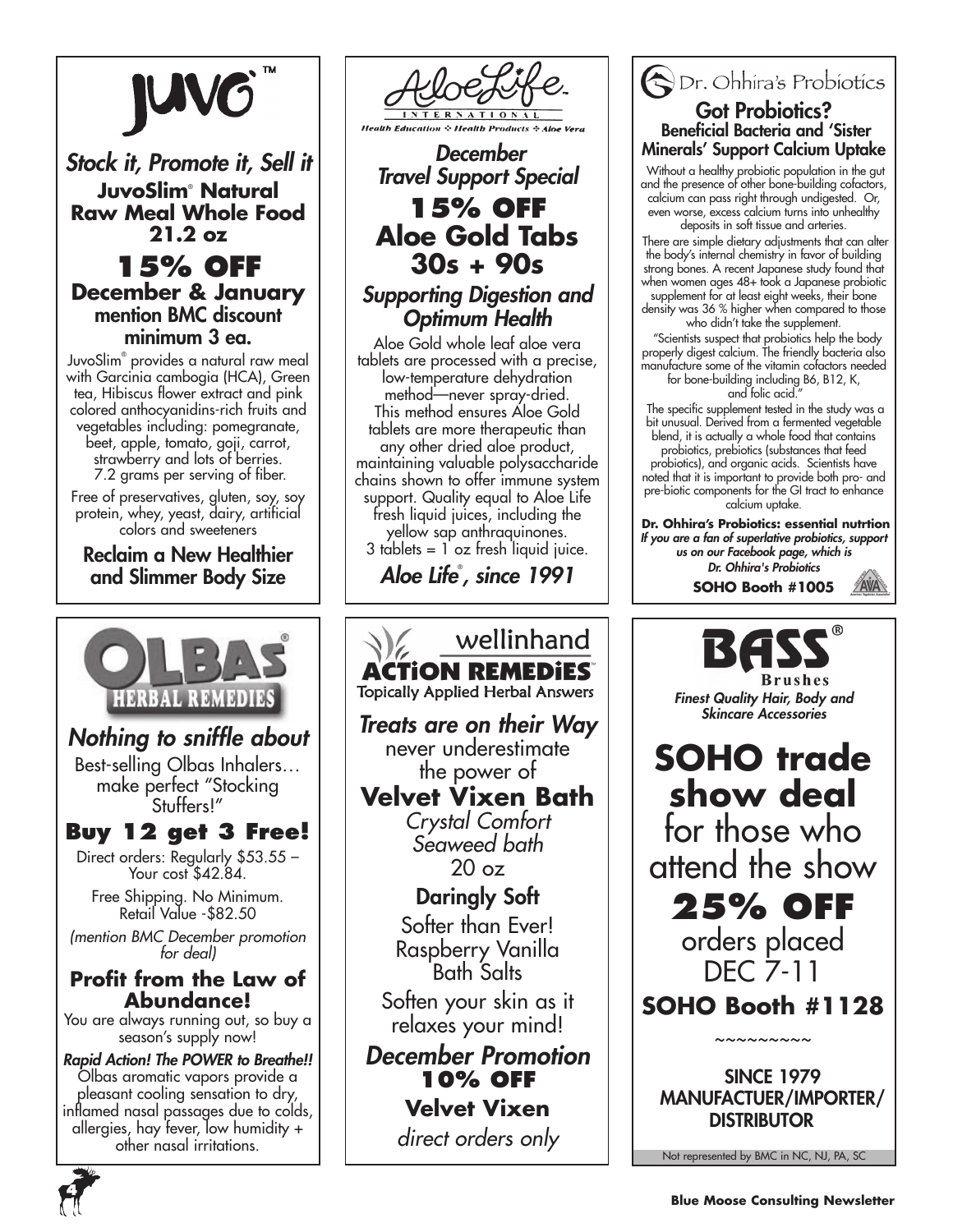

# *Best Gifts for Her & Him* **Holiday Value sets from Surya Brasil 25% OFF\***

 *Special Offers from the Amazon Rainforest*

*Sapien* Organic Skin Care kit for Men

Color Fixation Restorative Hair Care kit

*and in time for that other season, for everyone…….*

 Eco Cert™ Organic Moisturizing Hand Sanitizer 2.02 fl oz in a great 12- tube counter display

promotion runs through December 20th

*\* store must agree to pass on the 25% discount to the consumer by signing an agreement available from the BMC sales rep* SURYA<sup>2</sup> Brasil

# immune **HEALTH BASICS**

CLINICALLY PROVEN IMMUNE SUPPORT

*December Monthly Promotion* **15% OFF 500 mg Wellmune WPG**®

minimum purchase 6 ea

# ~~~~~~~~~ *Special short-dated sale* **Immune Health Basics Skin Renewal Cream**

 Consider this best-kept beauty secret, which works naturally to activate immune cells (langerhans cells) that play a key role in healing & maintaining skin integrity. It may help improve skin hydration, increase skin firmness & elasticity, + help protect against the harmful effects of the sun, toxins + other pollutants.

 Beta Glucan has been shown to enhance the skin's immune function and to protect against environmental damage. The Renewal Skin Cream is an anti-aging cream that helps keep your skin moist, wrinkle-free, smooth, & youthful looking

**wholesale: \$20.95 / SRP salecream product wholesale = \$10.00** *limited time only*

**PERFECT® ORGANICS Double the Organic & Double the sales**

Perfect Organics Vegan Shea Butter with Organic essential oils **Lip Balms 15% off** when you buy 2 displays *December promotion*

VEGAN

**MushroomScience** *In Time for Immune Support*

# **LINE DRIVE all products 10% OFF**

*When ordered in units of 3 each*

- Coriolus
- Lion's Mane
- Agaricus blazei
- Maitake Full-spectrum
	- Chaga
- MaitakeGold 404™ 1 oz
	- Cordyceps Cs-4
	- Reishi Gano 161™
		- Immune Builder
			- Shiitake
			- Tremella



**Nurturing Naturally Since 1987** *December Monthly Promotions*

**20% Discount**

on liquids or pellet complexes listed Quantity 6+ per SKU

**Dairy~Grain~Nightshades (N057)** Symptoms associated with sensitivity + intolerance to dairy, grain & nightshade foods.

**Food Allergy~Additives (N058)** For associated symptoms such as itching, swelling, headaches, labored breathing + digestive upset.

*Newton for Kids* **Tummy Upset (F020)** For symptoms associated with digestive discomfort such as nausea, "spitting up", vomiting, cramping, pain + gas.

*Newton for Pets* **Diarrhea~Gas (P021)** For associated symptoms such as loose stools, nausea, bloating, decreased appetite, fatigue, flatulence, & offensive odors.

*Remember: Newton Labs will be closed December 24–January 2 Please place orders by noon on Wed., December 21, to ensure shipment in 2011.*

> **View the new website: http://www.newtonlabs.net** *Nurturing Naturally since 1987*

Not represented by BMC in NC, SC **SOHO Booth #900**



*It Pays to Get Everyone Buying* **Sovereign Silver Stock up on the dependable Volume Discount NOW**

Promote on sale so everyone benefits

*~~~~~~~~~~~~~~~~~*

*SOHO trade show deal* **An extra 10% off above volume deals**

for show attendees orders placed at show

**SOHO Booth #914**

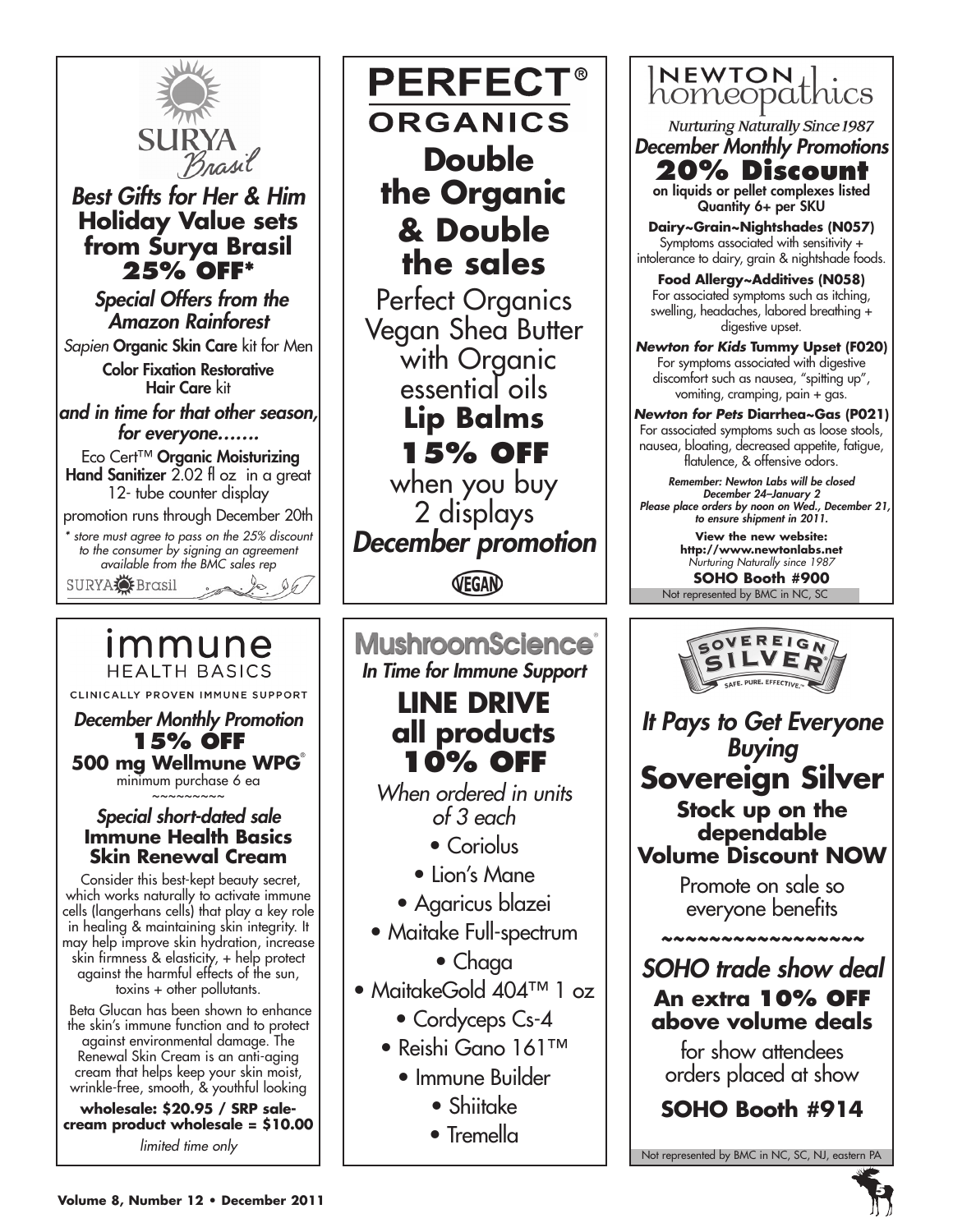

**Bring on those dry lips** *We want to make you feel good again!*

Eco Lips December LipCare Special the best lip balm for the world

# **25% OFF Line Drive** *and free shipping on all orders what's not to like?*

*Eco Lips fact:* Eco Lips initiated Iowa's largest solar power project in 2006 Eco Lips is now offsetting 100% of its energy usage with renewable energy Keep up with Eco Lips news \*events at www.ecolips.com/news-and-events



**6**



# **Sunscreen After Summer, Really???**

Yes, you should use sunscreen even when summer is over. Although we tend to spend less time outdoors when the weather gets chilly, it's important to protect yourself from the sun's rays year round. The good thing is that

since your body will be covered with long sleeves and pants, you just have to concentrate on protecting your face and hands. And Goddess Garden sunscreen is great for that. You can use our facial sunscreen on your hands too and the immortelle oil will help with any sun damage you have.

*Remember sunscreen for the kids too!*



## **Industry Update** *continued from page 2*

analogy, we are severely unprepared and we have an almost non-existent standing army. Also, the world has changed since the days of letter-writing, and we are about as sophisticated in our plan of action as an ant trying to move a pyramid.

We can be in control. The plan of action (POA) is to join the organizations that will lead the charge to action and battle if needed. We also should be speaking up to our constituency, the customers. We should ask them if they will join a local store phone tree (that you will have to set up), and if you can depend upon them to work toward saving your store. You should speak moderately and smartly about the issues right now: (I note that our marketplace currently is filled with mis-informed or uninvolved actors). Become informed. Read the position papers and siphon out the clearest positive messages to share with your clientele. Join now: we only seem an adversary if we are united. Join the NPA, Natural Products Association, and your regional associations—Natural Products Association East, and/or the Southeast NPA. These organizations are taking the sanest courses of action. But also feel free to join other similar groups

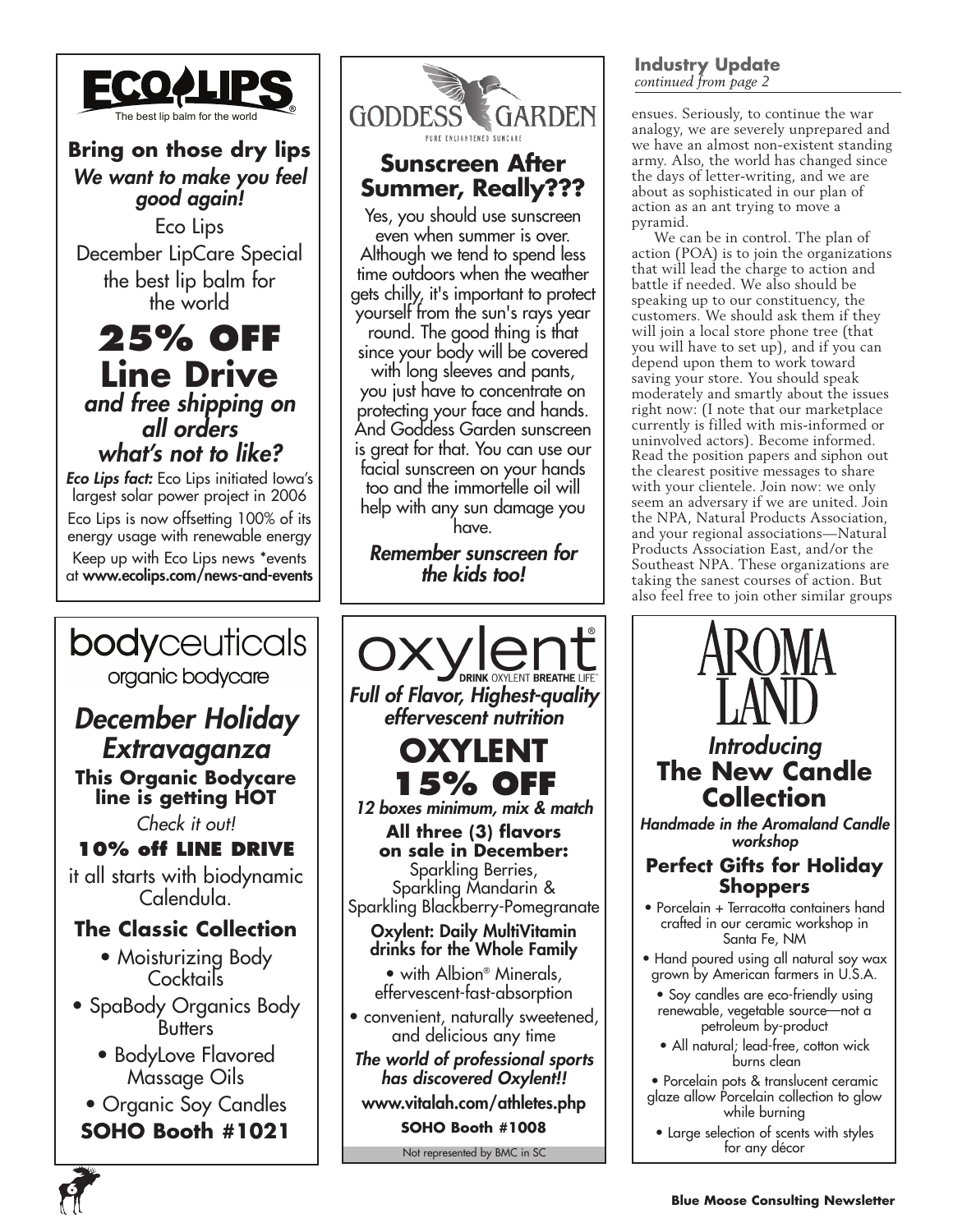as a second course of action. What we need more than anything is for these groups to act together. The NPAs are the ones most involved with what is really happening in Washington, and they are the group that Capitol Hill listens to the most!

## **Who is in charge?**

At the end of the day, our elected officials are in charge. Think about the fact that almost every member of Congress is totally uninformed about what our industry is and does. The extent of knowledge may run as deep as a recognition of the words GNC and Whole Foods, maybe. That you are the "job-creators" and small business-people that they worship in speeches is totally lost on them—because YOU have not made your voices heard. As we educate our customers, so must we educate our elected officials—most of whom probably take supplements, drink organic milk and read labels of the things they buy (on occasion).

At the end of the day, you are in charge. The NPA and other affiliated associations are not some magic wand; they are your voices—if you join and get involved. I have winced in dismay in the past decade to see how few stores are part of these representative organizations. We need more than cursory involvement now: present yourself for duty and stand ready to act! You will be amazed at how good it feels to join together, and how the dynamic changes with greater participation.

## **Too beautiful not to share**

short version

**http://www.youtube.com/v/xHkq1edcbk4?version=3%20%20%20%20** (4:24 minutes to marvel)

**Pollination:** it's vital to life on Earth, but largely unseen by the human eye. Filmmaker Louie Schwartzberg shows us the intricate world of pollen and pollinators with gorgeous high-speed images from his film "Wings of Life," inspired by the vanishing of one of nature's primary pollinators, the honeybee.

#### The full version: **http://www.youtube.com/watch?v=eqsXc\_aefKI**

from Michael (Thanks to VdeP for sharing)

Beware of those who act for their own advantage. Having served on the NPA-East Board of Directors, I can say that the small successes we have had in the past are all due to the hard-work of a handful of dedicated and caring volunteers. The NPA East has one paid employee, the hard-working Paul Kushner. If he ever calls your store, be kind and attentive to his requests.

This latest critical challenge has achieved one negative thing: it has had everyone blaming someone else. The NPA has been accused of not being active enough. Nonsense. There was a change in leadership at a most unfortunate time, and there have been actions that have made many wonder: but the onus of action is on the stores and manufacturers who are expecting representation.

That being said, the majority of stores in the greater Mid-Atlantic region have not invested a dime in any organization to represent and defend

### **"We Are health food people: Laura Kearns**

As the year 2011 comes to a close and we head into 2012, there is much to be looking forward to with great anticipation. Despite the Hollywood dramas and doomsday predictions of 2012, I have faith that the world is coming into a place of growth that is very exciting indeed! I am moving on to new beginnings as well both personally and professionally, and will be leaving Blue Moose Consulting the middle of December. I am sad to leave my BMC sales team, demo team and of course, my friend and colleague, Michael Hennessey! I have been with Michael just shy of 5 years and I can say that in all my 30 years of working in this industry, I have never worked for anyone more dedicated to the cause of the natural products business. He

is a warrior for bringing great products, sound information and sage advice to all who genuinely want to learn and grow in this industry. Being from the retail side of the natural products business, Blue Moose Consulting has taught me what it takes to be a manufacturer in this business and I have truly learned a lot and have great respect for the vendors we represent. I have enjoyed my time not only working with the Moose's, but the vendors and stores as well. Over the years I have assisted the sales team with their accounts by coordinating coop, promos, and general support, but it is all of you that have supported me and Blue Moose Consulting over the years! Many of you I consider dear friends and I hope to remain in contact! I have decided to get back into the retail side of our industry and am looking forward to new challenges and continued relationships within this awesome network of dedicated people in the business of health and well being. I will remain in the Carolinas and look forward to keeping in touch and hopefully seeing you at Expos and Lobby Days in the coming years.

*"The Love we show saves the Love we hide, the way a sprig in sun feeds its unseen root."* (Mark Nepo from *The Book Of Awakening*)

I wish for you all continued growth and prosperity, and above all, exuberant love for life! I am only a phone call or email away.

All the best, Laura Lauralee.kearns@gmail.com them. The huge majority. So who can cry when our businesses are deflated and stores close with the quickness of a boom-town bust?

There is now a movement by some industry players to start a trade association just for manufacturers. Who can blame them? The stores have been complicit in apathy for decades now, and the bills to keep our industry represented have laid squarely on the soldiers of a small collection of the larger industry players. Kudos to them for that unlauded support, which they have considered the cost of doing business. If another renegade faction splinters our voice and detracts from our small pursestrings at this time, it will be like ego causing injury as it shoots itself in the foot! We need, at this time, to join together.

I call on all manufacturers to get involved; I call on all stores and individuals to join now. My admiration again is extended to **Bluebonnet Nutrition** for their involvement on

#### **In the News**

We are extremely excited to announce **Herb Pharm** has hired a new Principal Scientist, **Dr. Kevin Spelman**. Dr. Spelman replaces Hellen Oketch and comes to Herb Pharm from the National Institutes of Health. He has also practiced western phytotherapy, informed by the Ayurvedic system and the biosciences, since 1989. He was a founding faculty member of the first B.S. in botanical medicine in the U.S. and of the first M.S. degree in clinical herbal medicine at the Tai Sophia Institute.

### **Booth Schedule SOHO Trade Show**

| <b>Bluebonnet Nutrition</b>  | 701-800 |
|------------------------------|---------|
| Nordic Naturals              | 901     |
| Newton Homeopathics          | 900     |
| <b>Essential Formulas</b>    | 1005    |
| Himalaya Herbal Healthcare   | 405-406 |
| Sovereign Silver             | 914     |
| Oxylent/ Vitalah             | 1008    |
| <b>Bodyceuticals</b>         | 1021    |
| <b>Bass Brushes/Hair Doc</b> | 1127    |